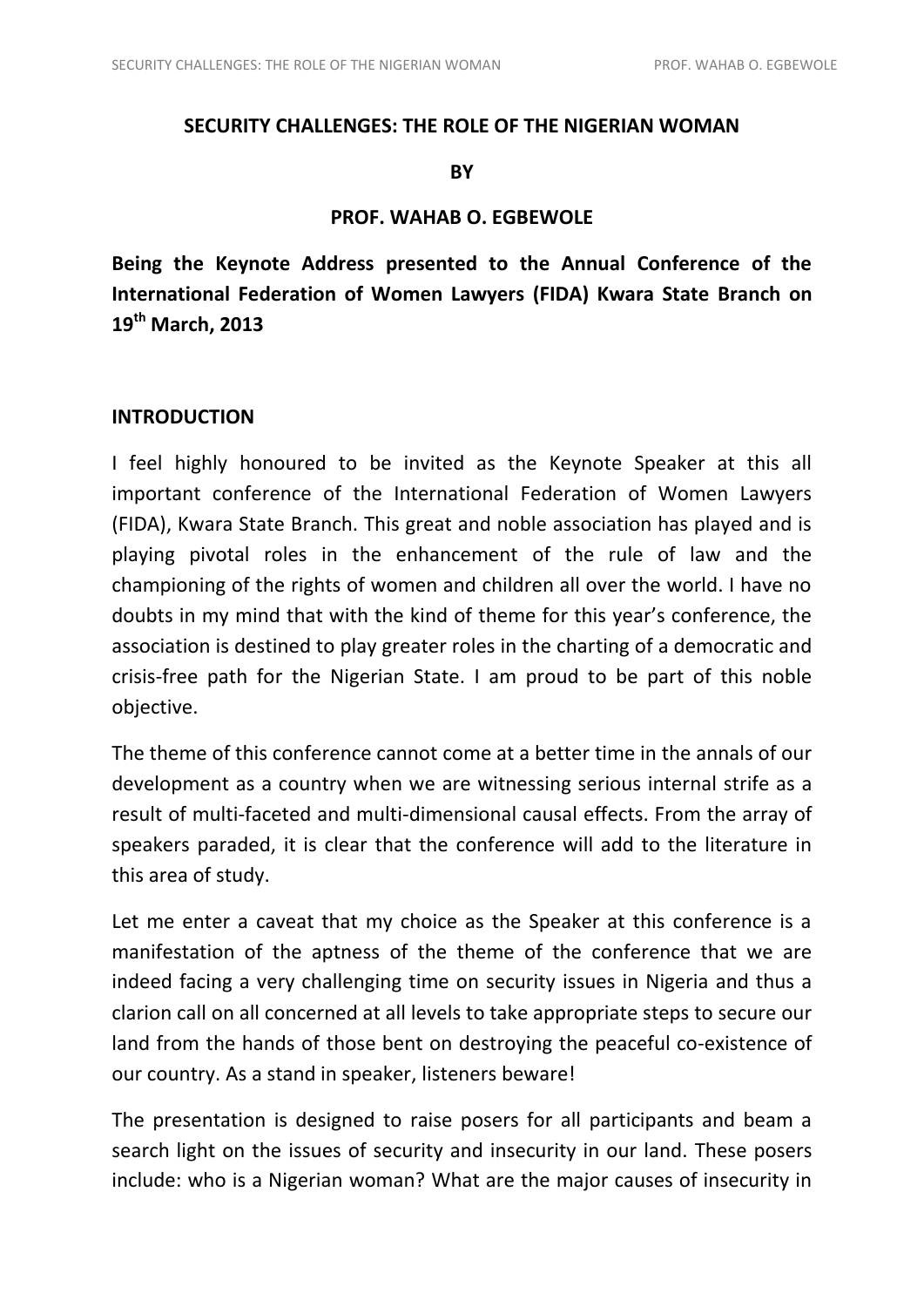Nigeria? What have the government and other critical stakeholders in security matters done or left undone about it? What roles for Nigerian woman? It is my expectation that when these posers are addressed by all of us within the period of this conference, we will be able to come up with a workable solution to this fundamental challenge in our body polity. Let me then welcome you on the ride to the world of Security Challenges: The Role of the Nigerian Woman.

In year 2000, Gbolabo Ogunsanwo had this to say:

*"What kind of a country is this in which you don't know whether anybody wearing police uniform is for real or a robber staking out a potential victim? If a serving Minister and his family are not safe in a country, who is safe? Do we all have to live in Aso Villa to be safe?"<sup>1</sup>*

My reaction then was that the scenario was a daily affair in Nigeria and this kind of situation had serious implications for the security of an average Nigerian.<sup>2</sup> I added that it was not a peculiarity of Nigeria and that it was a global phenomenon. Nortedge confirmed the global dimension of insecurity, its causes and possible solution when he said:

*"I think that the maintenance of order and peace in our world-wide international system is the greatest problem by far which modern man has to face. There are other problems of race relations, the population explosion, conservation of the environment, ignorance and poverty. But I would say, first, that the solution of these problem is dependent upon the maintenance of world peace, and second, that it is possible to imagine these other problems being solved with our present techniques and resources. But none has yet come up with a satisfactory answer to the question of peace and order within the global international system."<sup>3</sup>*

The question is: thirteen years after, has anything changed in Nigeria? To the uninformed nothing has changed. To my mind, a lot had changed negatively. Since then we have had the trouble of the Niger-Delta militants, the menace of kidnapping in the East, the Boko-Haram insurgence in the North and a

<sup>2</sup> W. Egbewole, "Crime, National Development and Security of the Person" in Ogan, C (ed) *The Challenge of Peace, Security, and Development in the Twenty-First Century Nigerian Society of International Law Thirty-Second Annual Conference Proceedings p.69*

 $\overline{a}$ 

<sup>1</sup> G. Ogunsanwo, "Nigerian Thieves on the Internet" *The Comet on Sunday*, September 10, 2000 p.11

<sup>3</sup> F. Northedge, *Order and The System of International Politics* N.I.I.A. Lecture Series No.3 p.7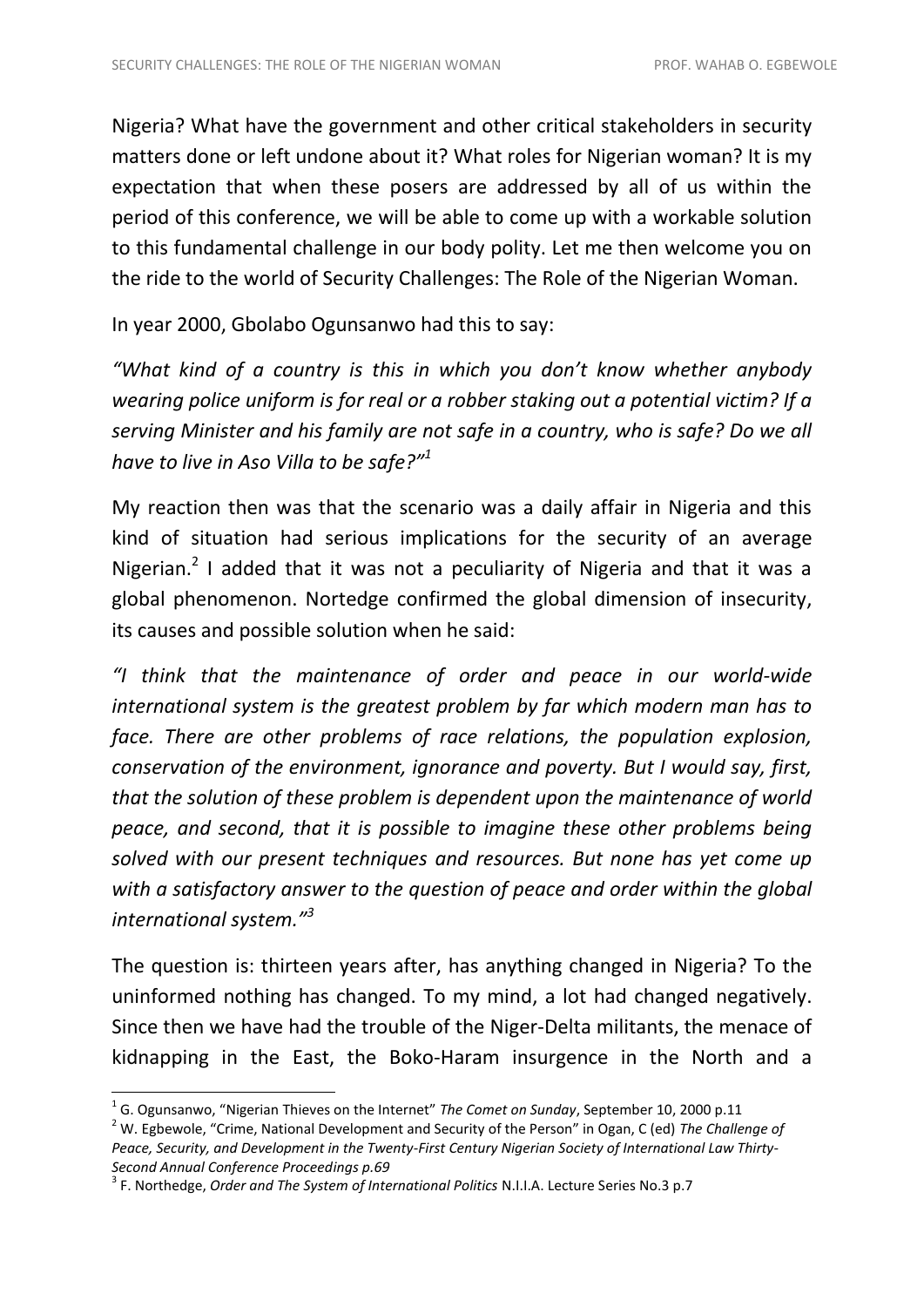prostrate government who appears not to have capacity to decipher the problem talk less of finding solutions to it. Between then and now, Nigeria witnessed the Independence anniversary bombing<sup>4</sup>, the bombing of the United Nations office in Abuja<sup>5</sup>, the bombing of the Police Headquarters in Abuja<sup>6</sup>, the bombing of the military base in Kaduna<sup>7</sup>, the unrestricted killing in Borno, Yobe, Bauchi, Kano, Kaduna and other states in the North and the recent killing of the serving Kwara State Commissioner of Police in far away Enugu right in his own village.<sup>8</sup> This necessitated my being drafted to present this paper.

Sadly, none of these security issues have been resolved till now. Just pick a newspaper in Nigeria today and you will see a number of such dastardly acts perpetrated by agents of darkness. Where are we going in this country?<sup>9</sup> Not resolving the issues is disturbing enough but more disturbing however, is that it appears the government lacked solution to even analyse the issues involved correctly. It also appears that government lacked clue to all of them. Different songs are rolled out on a daily basis showing that the problems are well beyond them. It has been said a problem identified is a problem solved. Alas, it appears to me that the Nigerian leadership needs to be more pro-active and improve its intelligence gathering capacity to be able to resolve the security issues facing our fatherland.

## **CONCEPTUAL ISSUES**

1

'Security' means a state, feeling or means of being secure, while 'secure' means free from danger, safe, assured.<sup>10</sup> It has also been defined to mean 'things that are done to keep a person, building or country safe from danger or

<sup>&</sup>lt;sup>4</sup> 'Car Bomb Attacks on Nigeria's Independence Day Kill 10' The Telegraph, October 1, 2010 available online at [http://www.telegraph.co.uk/news/worldnews/africaandindianocean/nigeria/8037584/Car-bomb-attacks-on-](http://www.telegraph.co.uk/news/worldnews/africaandindianocean/nigeria/8037584/Car-bomb-attacks-on-Nigerias-independence-day-kill-10.html)[Nigerias-independence-day-kill-10.html](http://www.telegraph.co.uk/news/worldnews/africaandindianocean/nigeria/8037584/Car-bomb-attacks-on-Nigerias-independence-day-kill-10.html) accessed [10 March 2013]

<sup>&</sup>lt;sup>5</sup> 'Bomb Blast Hits UN Building in Abuja' BusinessDay 26 August 2011 available online at

[http://www.businessdayonline.com/NG/index.php/news/76-hot-topic/26502-bomb-blast-hits-un-building-in](http://www.businessdayonline.com/NG/index.php/news/76-hot-topic/26502-bomb-blast-hits-un-building-in-abuja)[abuja](http://www.businessdayonline.com/NG/index.php/news/76-hot-topic/26502-bomb-blast-hits-un-building-in-abuja) accessed [12 March 2013]

<sup>&</sup>lt;sup>6</sup> 'Bomb Explosion Rocks Nigeria Police Headquarters in Abuja' Sahara Reporter, June 16, 2011 available online a[t http://saharareporters.com/news-page/bomb-explosion-rocks-nigeria-police-hq-abuja](http://saharareporters.com/news-page/bomb-explosion-rocks-nigeria-police-hq-abuja) accessed [11 March 2013]

<sup>&</sup>lt;sup>7</sup> 'Bomb Explosion Rocks Army Base in Kaduna' Sahara Reporter, February 7, 2012 available online at <http://saharareporters.com/news-page/bomb-explosion-rocks-army-base-kaduna> accessed [11 March 2013]

<sup>&</sup>lt;sup>8</sup> 'Kwara Police Commissioner Shot Dead in Enugu', Vanguard, March 3, 2013 available online at <http://www.vanguardngr.com/2013/03/kwara-police-commissioner-shot-dead-in-enugu/> accessed [9 March 2013]

 $^{9}$  On 14<sup>th</sup> March, 2014 there was a report that there was armed robbery attack at the Lagos Airport.

<sup>10</sup> *Chamber's 20th Century Dictionary*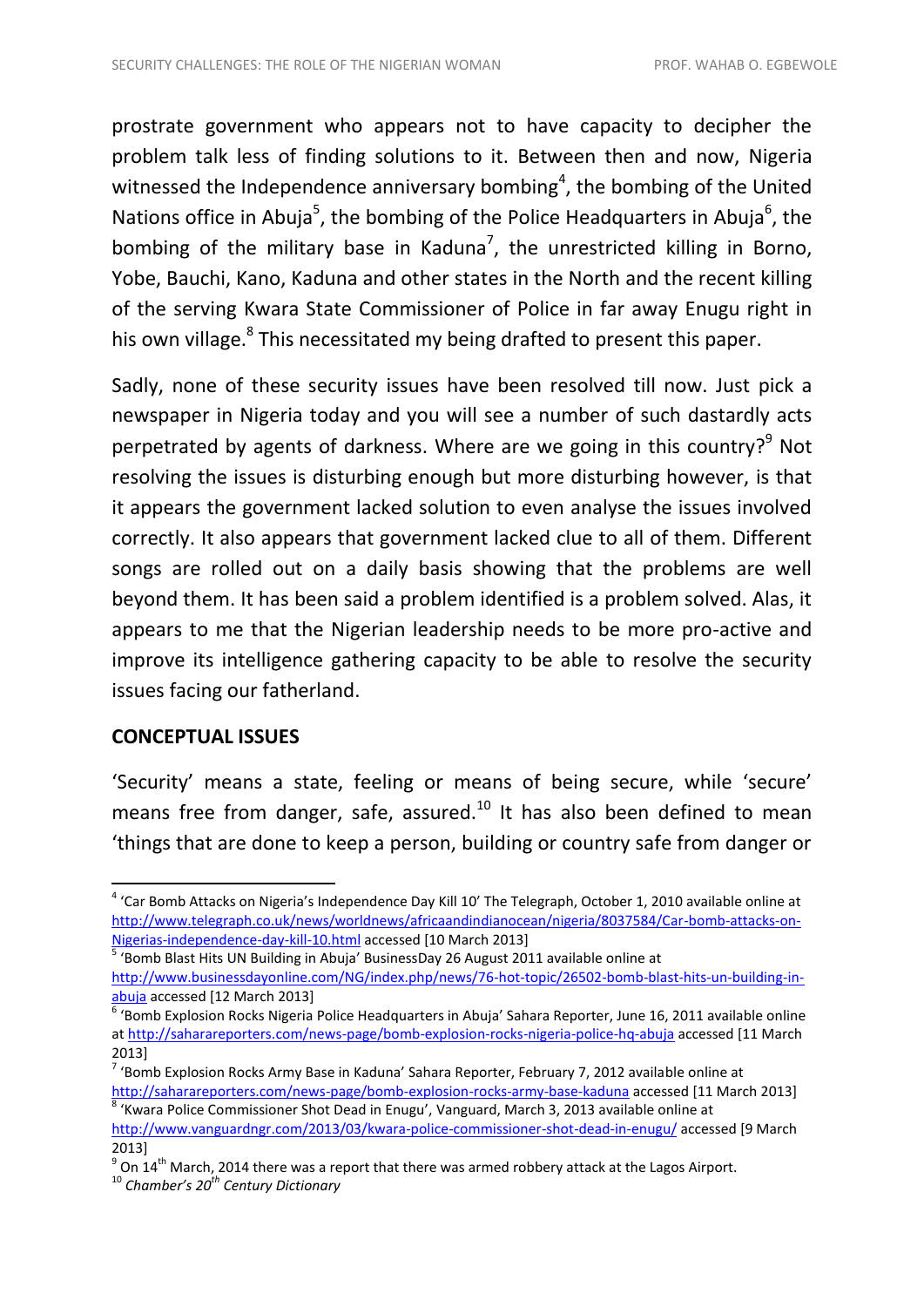crime. $'$ <sup>11</sup> The antithesis is insecurity which is a state of fear, deprivation, grave danger and unqualified exposure to want and despair. This is the essence of having government in place in any country. To ensure that the citizen is safe from any form of danger, deprivation, fear or want. The issue of security may be internal or external and the government of any sovereign state is expected to take care of both in order to ensure a balanced life for her citizenry.

In the first place, it is expected that the government must protect her citizens from any form of internal insurrection or external aggression. Internal security has been explained to mean:

"…the act of maintaining peace within the borders of a sovereign state or independent territory. Internal security is attained by upholding law and order and by securing the state against internal security threats. Threats to internal security may include low-level civil disorder, crime, organized violence, or even an armed insurgency."<sup>12</sup>

External security connotes the maintenance of peace within and provision of a safe and peaceful environment that allows citizens to live without any fear of foreign conquest. Today, what we have in most parts of the world is challenge to internal security as it appears external aggression is now relatively considerably minimized. As a corollary to security we have peace which has been described by some scholars as absence of war but this has been criticized as begging the question and a negative connotation of the concept of peace. $^{13}$ These twin concepts appeared to have eluded Nigeria over a long period of time and nothing is being done to properly address the situation. The issue is that this inability is a question of lack of will and capacity to appropriately deal with it.

The government of the Federal Republic as represented by the National Assembly is imbued with power to make laws for the "maintenance and

<sup>&</sup>lt;sup>11</sup> Longman Dictionary of Contemporary English 4<sup>th</sup> edition p.1482

<sup>&</sup>lt;sup>12</sup> N. El-Rufai, "The Challenge of National Security and Implication for National Development delivered at the National Conference of the Obafemi Awolowo University Muslim Graduates Association (UNIFEMGA) on 19<sup>th</sup> May, 2012

<sup>13</sup> M. Ajomo, "Reform of Security Council" *Nigerian Economic Integration* (1990 Guardian Lecture) and reproduced in A. Popoola "Globalisation and the Challenge of International Peace, Security, and Development in the 21<sup>st</sup> Century" in Ogan C. (ed) *The Challenge of Peace, Security, and Development in the Twenty-First Century Nigerian Society of International Law 32nd Annual Conference Proceedings* p.28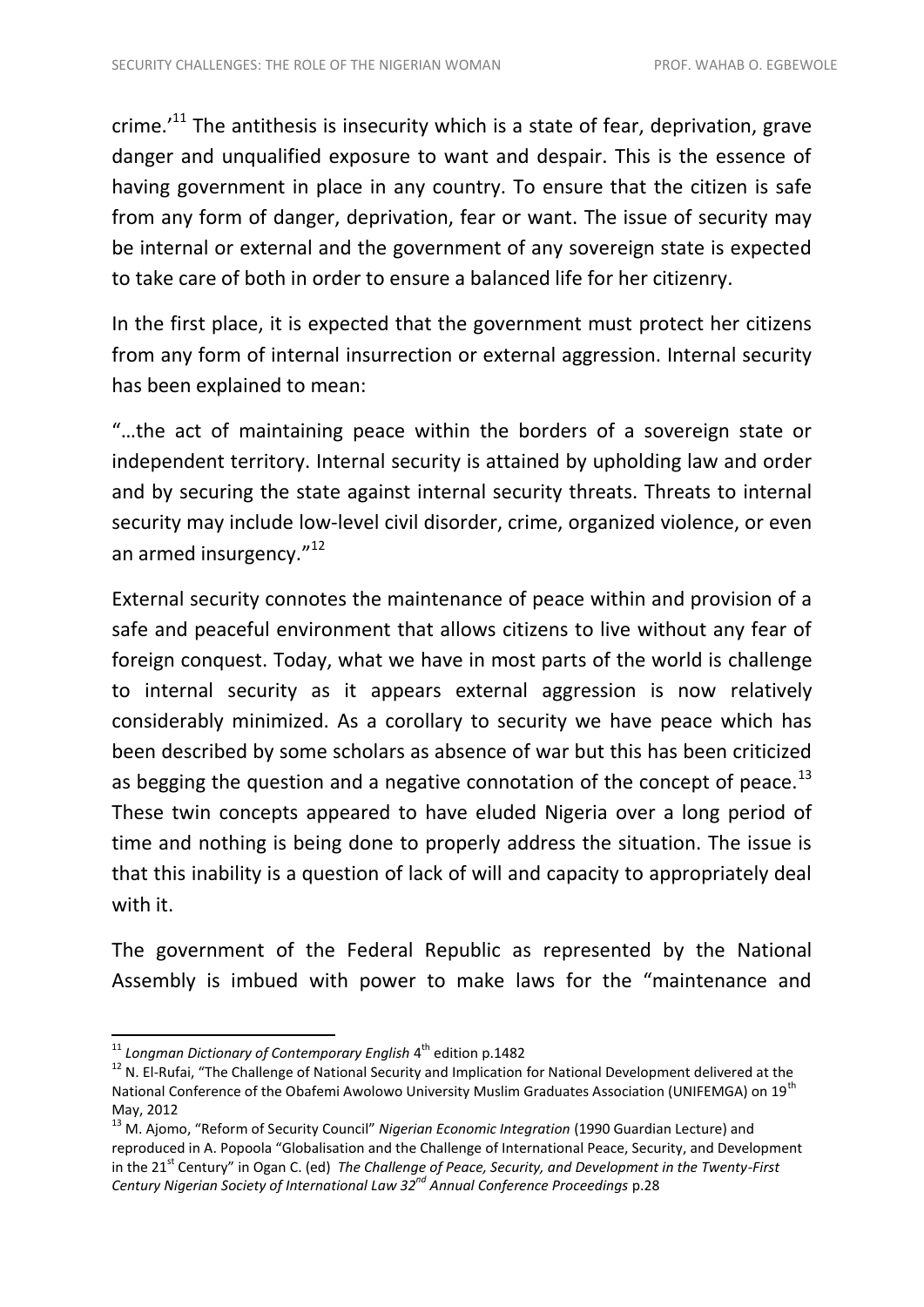securing of public safety and public order and providing, maintaining and securing of such supplies and services.."<sup>14</sup> Section  $14(2)(b)$  of the Constitution imposed a positive duty on the government and provides:

"the security and welfare of the people shall be the primary purpose of government"

This provision is part of Chapter two of the Constitution dealing with Fundamental Objectives and Directive Principles of State Policy which is not justiciable.<sup>15</sup> The provision has been described as

"a toothless provision with no profitable yield in its nine years of existence! It is most unfortunate that such highly classed provisions are mainly left to be decorative of the Constitution rather than effective."<sup>16</sup>

It is imperative to note that the fundamental importance of the issue of security ought not to be left to the whims and caprices of the people in government. The fact that this issue is under this chapter portend a grave danger to the Nigerian state and ought to be given a more critical appraisal and should actually be provided under a more practicable and pragmatic section of the constitution that will make those in government accountable for their actions or inactions on this issue.

We share the views of Hon. Justice Eso that the courts should be in the vanguard of giving life to the lifeless provisions of this chapter and take a cue from other jurisdictions like India which was where the provision was imported in the first place. His lordship argued:

"If the objectives could not be changed, it is submitted that the courts could be persuaded to a favourable interpretation of the provisions. That is favourable in the sense of the common man, the downtrodden, benefiting from such interpretation. If India is our guardian angel, then, with respect, I submit to you here that the Indian Supreme Court with active collaboration of the Indian Bar has broken the ice."<sup>17</sup>

 $\overline{a}$ 

<sup>14</sup> Section 11 *Constitution of the Federal Republic of Nigeria*, 1999

<sup>&</sup>lt;sup>15</sup> Section  $6(6)(c)$  of the Constitution.

<sup>16</sup> K. Eso, "Waiting for Godot? The Colossus at Law, the Constitution and the Common Man" in *Further Thoughts on Law and Jurisprudence* (Ibadan: Spectrum Law Publishing, 2003) p.41

 $17$  K. Eso, ibid p. 41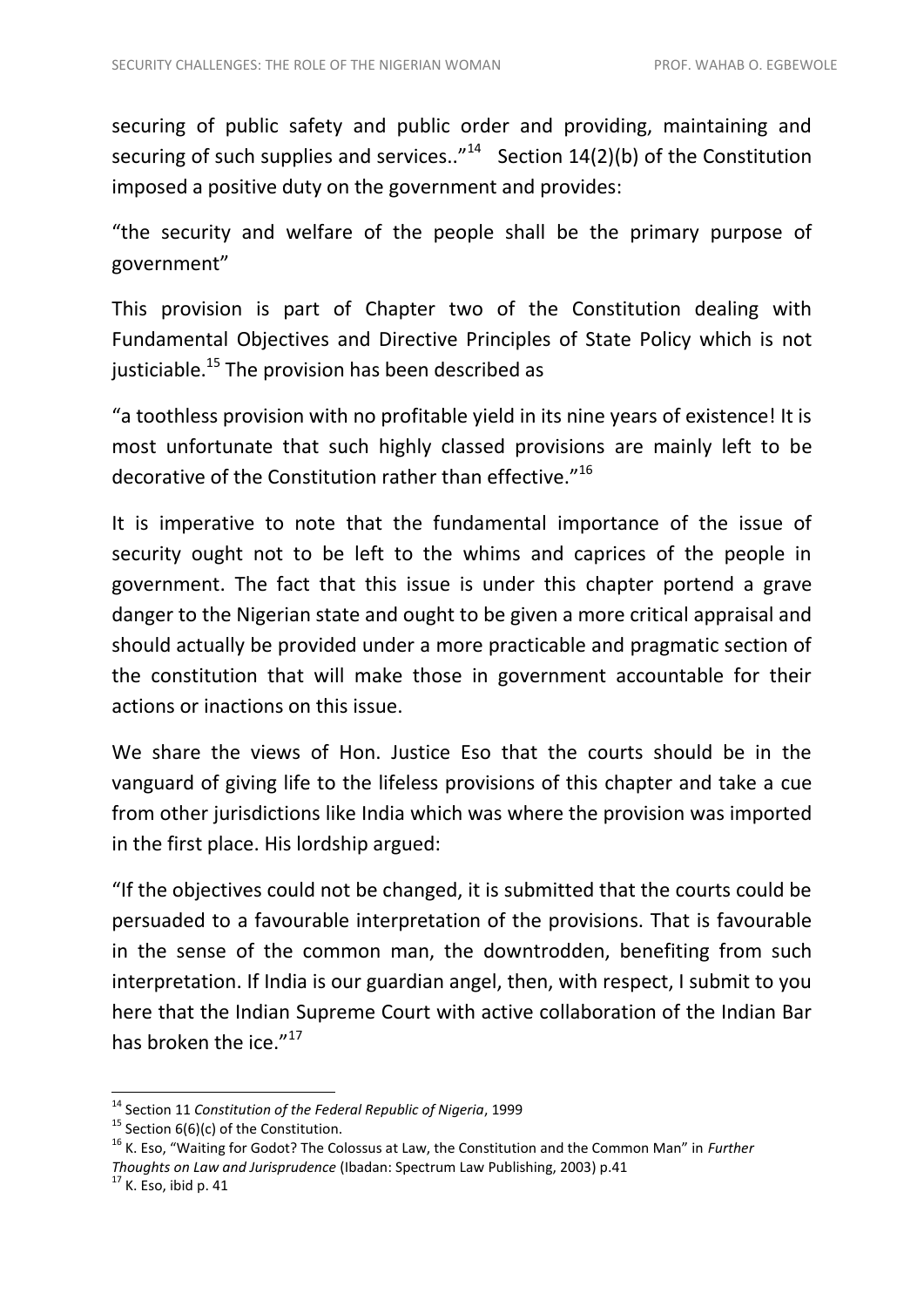The good news is that Nigerians have options to make their government accountable for laxity in security of their lives and property as Nigeria is a signatory to the African Charter on Human and Peoples Rights,<sup>18</sup> Universal Declaration of Human Rights<sup>19</sup> and other international instruments which imposed obligation on the member states and signatories to such instruments to abide by their provisions. The ball is in the Court of the Nigerian Bar Association to champion public interest litigations to change the face of our laws and assist the common man in ensuring that the Nigerian government is responsible and responsive.

The fact that the issue of security under the constitution is not justiciable imposes a greater duty on the citizens to take their destiny in their hands and be ready to put pressure on the government to provide adequate logistics in place to secure the people. The current challenge that we face as a people is more on the Nigerian woman and this leads to the question: who is a Nigerian woman?

## **Who is the Nigerian Woman?**

In answering this question, we must first answer the question who is a woman? She is defined as "feminine component of the human species who apart from serving as a vehicle for nurturing human life is also a producer, a consumer and equally an endowed agent for fostering a wholesome political, social and economic development in the society."<sup>20</sup> Equally, she is also defined as "an adult human female, the female sex or any average woman"<sup>21</sup>

From these definitions it is obvious that a woman has a very crucial and central role to play in shaping the society at the social, economic and political levels. It has been said that the empowerment of women is central to all efforts to achieve sustainable development in its economic, social and environmental dimensions.<sup>22</sup> Are they effectively playing the roles? Is the society conducive for them to discharge the responsibilities nature assigned to them? If the

 $\overline{a}$ 

<sup>18</sup> Cap. A10 *Laws of the Federation of Nigeria, 2010*

<sup>&</sup>lt;sup>19</sup> This was made by the United Nations in 1948.

 $20$  O. Ikubani Jurisprudence Assignment on "Should we have Specialised Women and Child's Rights?"

<sup>21</sup> *The Concise Oxford Dictionary*

<sup>&</sup>lt;sup>22</sup> C. Niinga, "The United Nations Agenda for Peace and Development, and the Imperative of Global Security" in Ogan, C. (ed) *The Challenge of Peace, Security, and Development in the Twenty-First Century Nigerian Society of International Law Thirty-Second Annual Conference Proceeding*s p.18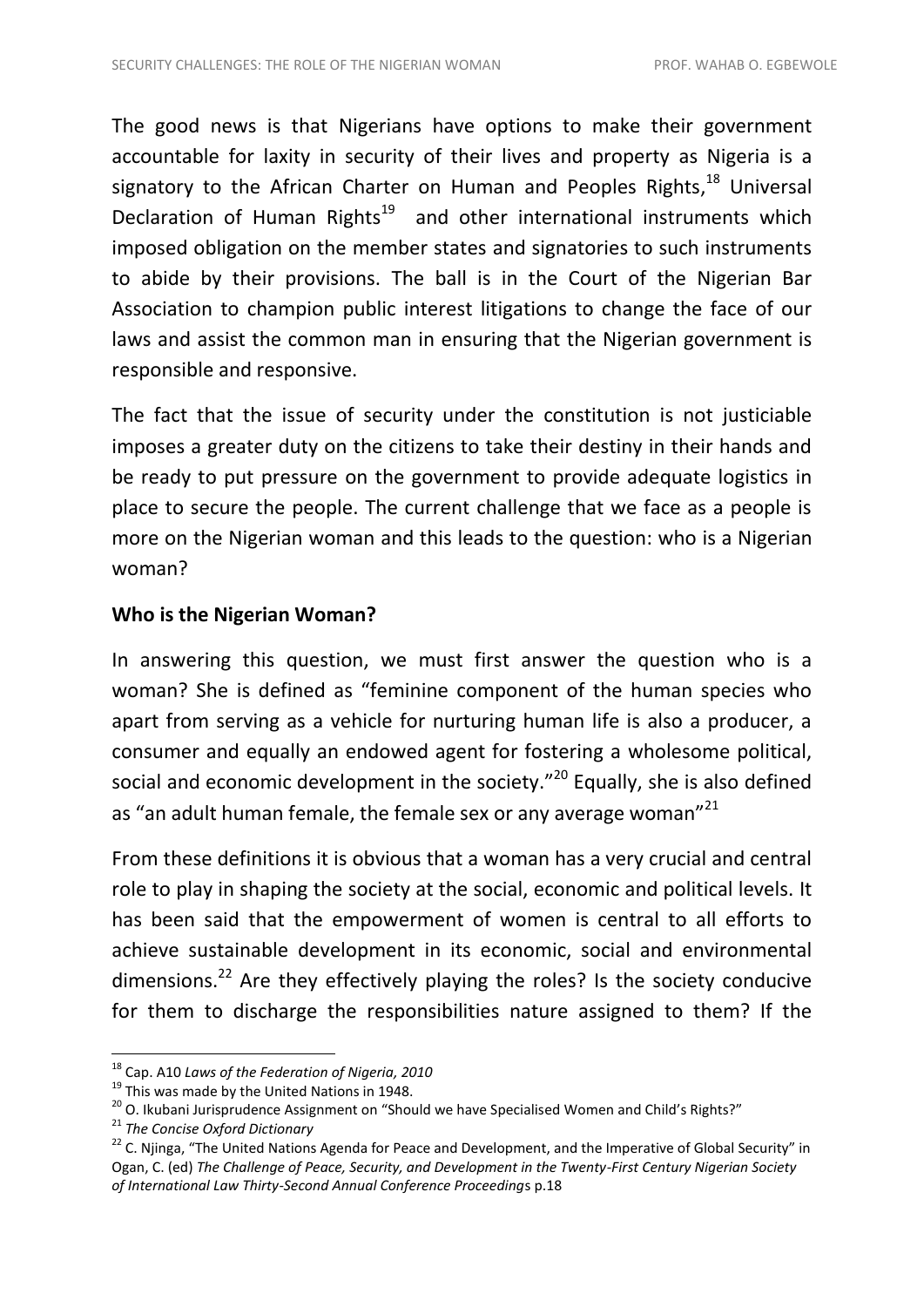women in the world are striving to play the roles, what is the stake of the Nigerian woman who is the focus of our discourse?

Nigerian woman is difficult to pigeon hole in a one sentence monologue. In order to know who a Nigerian woman is we may need to ask pertinent question because of the difficulty earlier expressed. Answering this question is like answering the question: who is a reasonable man?

Is the Nigerian woman represented by the First Lady or other First Ladies in Nigeria? Is she represented by a member of the Federation of women Lawyers? Is she depicted by Allison-Madueke, Minister of Petroleum Resources or Okonjo-Iweala, Minister of Finance and co-ordinating Minister of Economy or Oby Ezekwesile or the ordinary woman on the street of Ipata in Ilorin, Oyingbo market in Lagos or Onitsha market? We can go on and create different pictures of who a Nigerian woman is. For the avoidance of doubt, a Nigerian woman may be elitist. I am not against elitism or against a Nigerian woman to be a high profile person, a chief executive or indeed a career person. The issue however is that the ideal Nigerian woman should champion womanhood and detest anything that will project womanhood in any form of negativity. The way the woman is projected on our television seem to me not to bother us and it should bother us as it is this debasement that is partly responsible for the security challenges we witness today.

For this paper, our Nigerian woman is the ordinary hard working, diligent, conscientious, industrious and patriotic Nigerian who wants the best for her country and her people. I must say this woman may be difficult to see or meet and may only exist in our subconscious and in the future of our dear country. This position is informed by the fact that the picture we see daily on television, in the newspaper and on our streets does not project the majority as belonging to the group we earlier described. May be our vision is not as broad. Whatever the situation, this is the Nigerian woman that we intend to determine her role in the security challenges facing our country.

## **CAUSES OF INSECURITY**

Studies have revealed a number of factors responsible for insecurity all over the world. The first major factor has been identified as ambition and lust of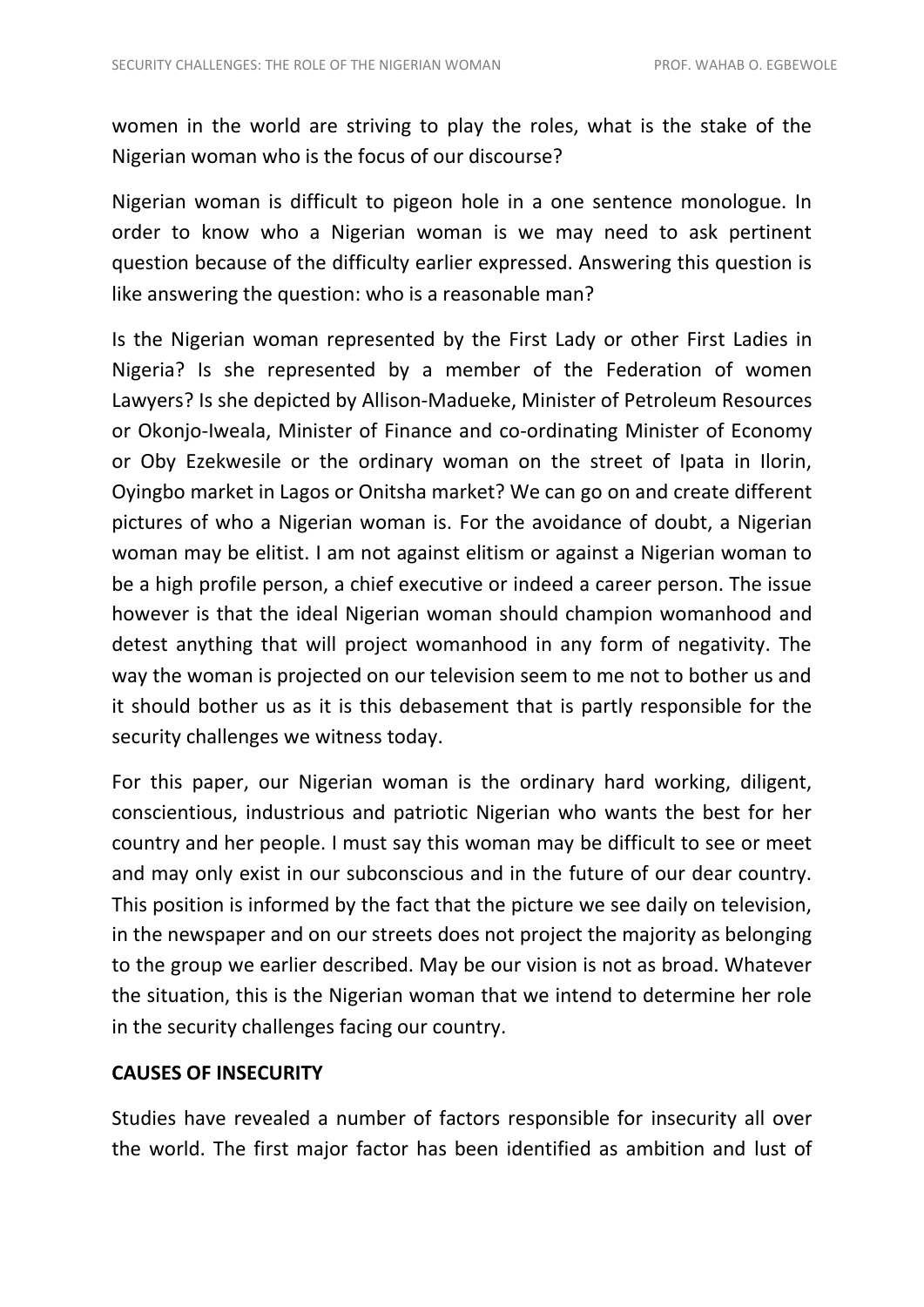power on the part of the political class. President Jacques Delors put it in perspectives when he said:

"All around us, naked ambition, lust for power, national uprisings and underdevelopment are combining to create potentials containing the seeds of destabilization and conflict aggravated by the proliferation of weapons of mass destruction.<sup>"23</sup>

The power play and vaulting ambition of the political class encouraged the production of weapon of mass destruction which is also engineered by technological development which in itself has been identified as another causal agent of insecurity.<sup>24</sup> No doubt, technology has tremendous positive impact in the development of the world but it also has a way of negatively influencing security and insecurity in the land. The human race is still under the threat of nuclear destruction and today the world is faced by the challenge of chemical and biological weapon. $^{25}$  Since 1991 when President Jacques made this pronouncement and now lust for power and naked ambition has been on the increase instead of declining and this has continuously fuelled security challenges in the world.

Globalisation has also been fingered as another major cause of insecurity in the land. It has been argued that global market forces can generate wealth and spread prosperity but where development is uneven it can also create "increased political tension and risks of instability."<sup>26</sup> A corollary to this is the internationalisation of criminal activities of certain types which is now perpetrated in a borderless world through all sorts of devices.

One major cause of security challenge is poverty which in itself is a failure of government. Essentially, bad government, maladministration, exploitation of national resources for personal use, corruption, nepotism and crass insensitivity to the plight of the ordinary man on the street results in the

1

<sup>&</sup>lt;sup>23</sup> Address to the International Institute for Strategic Studies in March, 1991 and reproduced in Popoola, op. cit. p.34

<sup>&</sup>lt;sup>24</sup> The tremendous influence of internet facility cannot be over emphasised and this has resulted in increased use of internet and fundamental improvement in social networking which is been used for both positive and negative ends.

<sup>&</sup>lt;sup>25</sup> The world was taken through this threat as a basis for the war in Iraq when the regime of the deposed Saddam Hussein was alleged to be amassing weapon of mass destruction. We also witnessed the nuclear test by North Korea. These are very serious danger signals.

 $26$  Popoola op. cit. p.35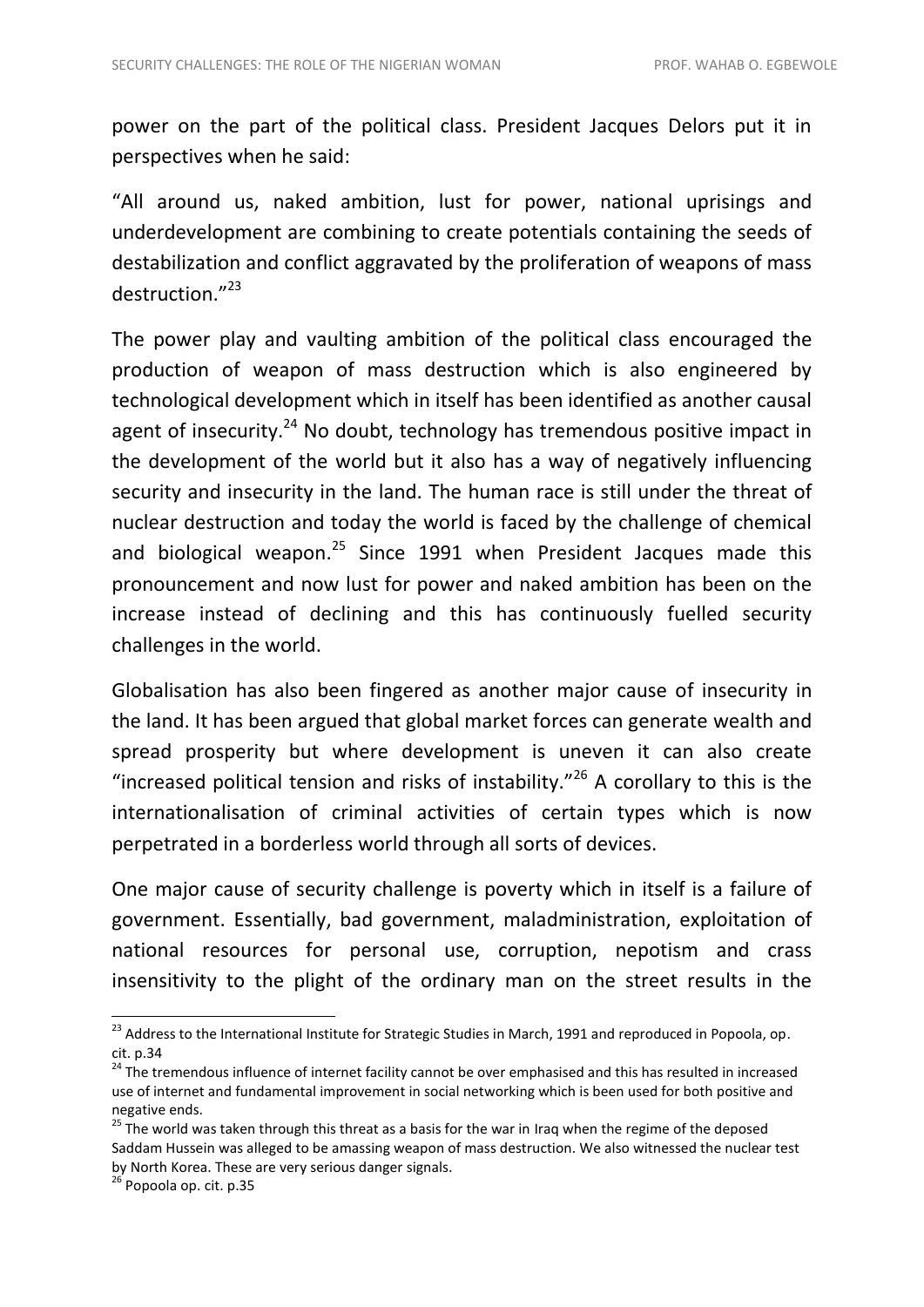people devising survival strategies. This often leads to such vulnerable people falling victim of another set of exploiters who may now use the guise of religion or economic prosperity to lure them into criminal activities culminating in security challenges.

There is also the theory of "born criminals" which was said to be informed by the Darwinian theory of human evolution and was adroitly articulated by Eurico Ferri.<sup>27</sup> Even if this theory is right it is submitted that nature is nurtured by the environment. The society in which such people operate has serious implication on what they eventually become since opportunity they say makes the thief. Accusing finger has also been pointed at the media in the way they report security issues as another way of encouraging insecurity. This may be farfetched but suffice to say that the over dramatisation, over representation and over sensationalisation of security issues in electronic and print media portend great danger for our polity. The media also need to critically assess the kind of violent films that are shown on our screens in order to avoid our youths behaving aggressively.

## **ROLES OF NIGERIAN WOMAN IN SECURITY CHALLENGES**

 $\overline{a}$ 

We may be tempted to ask the question why identify the roles of women in issues like this? Omorogbe attempted to answer the question that:

"Gender issues are an integral part of problematic of peace and security. Women bear a large share of the problems of unrest. It is estimated that eighty per cent of refugees are women and children. These women suffer great health risks, over and above those suffered by women under normal conditions." 28

Another justification is provided by Oluyemi-Kusa when she argued that:

"Women, like men, are victims and actors in wars and armed conflicts but usually in different ways and different fields. During wars, women participate

<sup>27</sup> E. Ferri, *'L' Homo Delinquentes* (The Criminal Man) 1976. This position was contested by O. Oloruntimehin "Criminals are Made not Born: The Myth and Reality of Human Behavior" *Mohammed Lawal Uwais Law Journal* referred to in W. Egbewole op.cit. p.74

<sup>28</sup> Y. Omorogbe, "Gender Issues in Peace, Security and Development" in Ogan, C. (ed) *The Challenge of Peace, Security, and Development in the Twenty-First Century Nigerian Society of International Law Thirty-Second Annual Conference Proceedings* p.57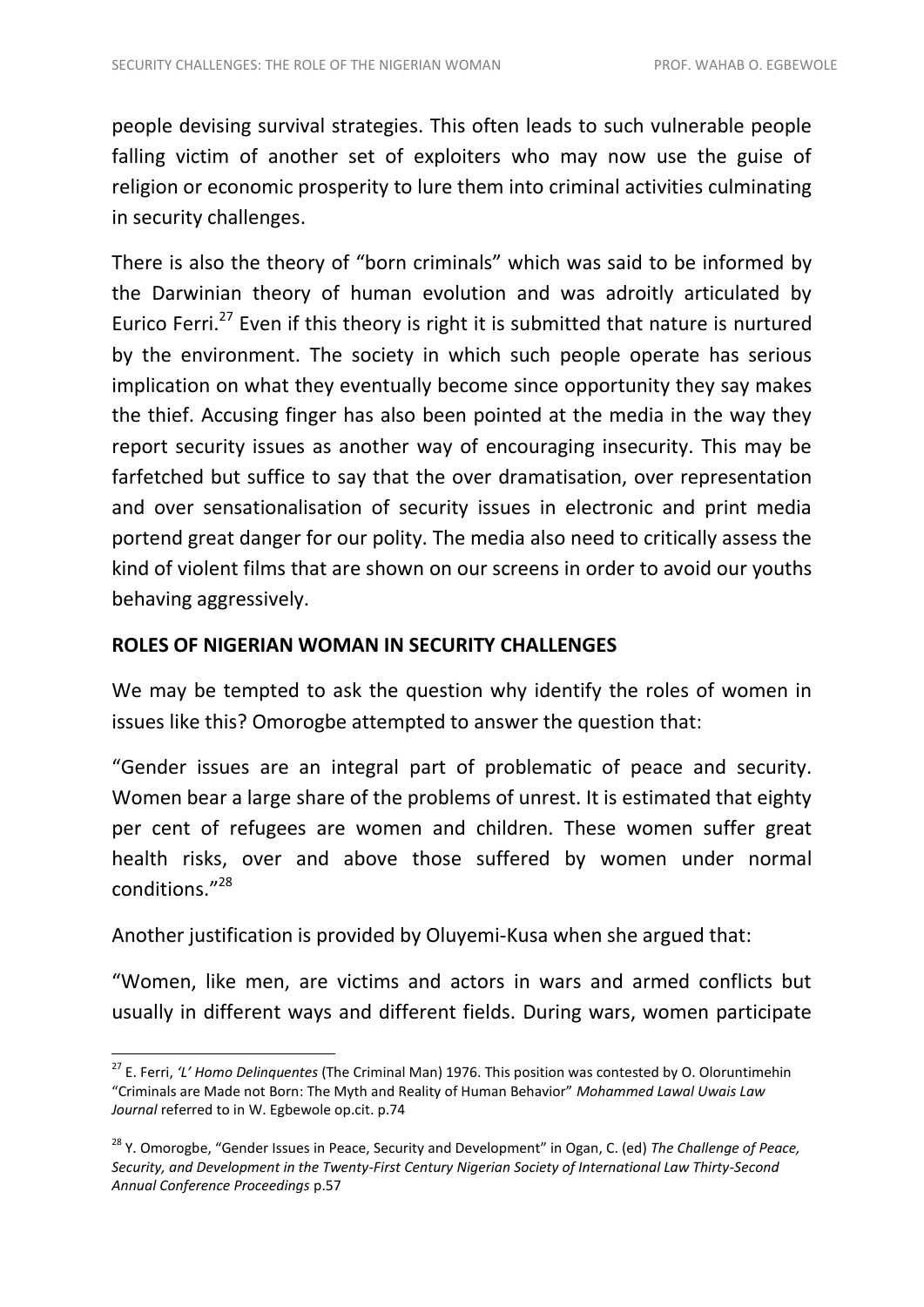in new activities and assume new roles, often taking on more responsibilities. Despite these changes, women are often marginalised in post-conflict peace building, both in the societies emerging from conflict, and in the formulation and implementation of peace-building strategies by international peace operatives."<sup>29</sup>

The Nigerian woman shares the same fate as her counterparts in other parts of the world and naturally feels the pains of insecurity the same way as their male folks. The proposal here is premised on the fact that the Nigerian woman is the daughter, sister, wife and mother of those involved in the security situation in the country. It must be underscored that her role has both preventive, pre and post security implications for the polity.

At the preventive and pre security challenge period the Nigerian woman must properly play the role of the mother to ensure that her child epitomizes the pristine positive behaviour by monitoring what he does, who his friends her, the kind of activities he engages in, the kind of religious and social ideologies he embraces, the kind of education and values he imbibes and on the whole ensure that the child is a responsible citizen of Nigeria. All these can only be achieved if she possesses these positive attributes herself. The principle is *nemo dat quod non habeat*. In a situation where the woman is herself a society woman, one of easy virtue, socially bankrupt and an exploiter of the system there is no way she can give these values.

The way to go therefore is for that woman to first see herself as the conscience of the nation and provide the right disposition so that without saying it, the child will pick the values and will thus not be a ready tool in the hands of those that will mould him into perpetrators of heinous crimes or a menace to our security. Where this is absent as it appears it is in Nigeria then the role will be difficult to perform. In my view, all hopes are not lost as the women organisations like FIDA will have to take the gauntlet and mount a campaign for re-orientation of the values in womanhood which over time may yield positive results.

<sup>29</sup> D. Oluyemisi-Kusa, "Gender, Peace and Conflict in Africa" in Shedrack Gaya Best (ed) *Introduction to Peace and Conflict Studies in West Africa* (Ibadan: Spectrum Books Limited) p.206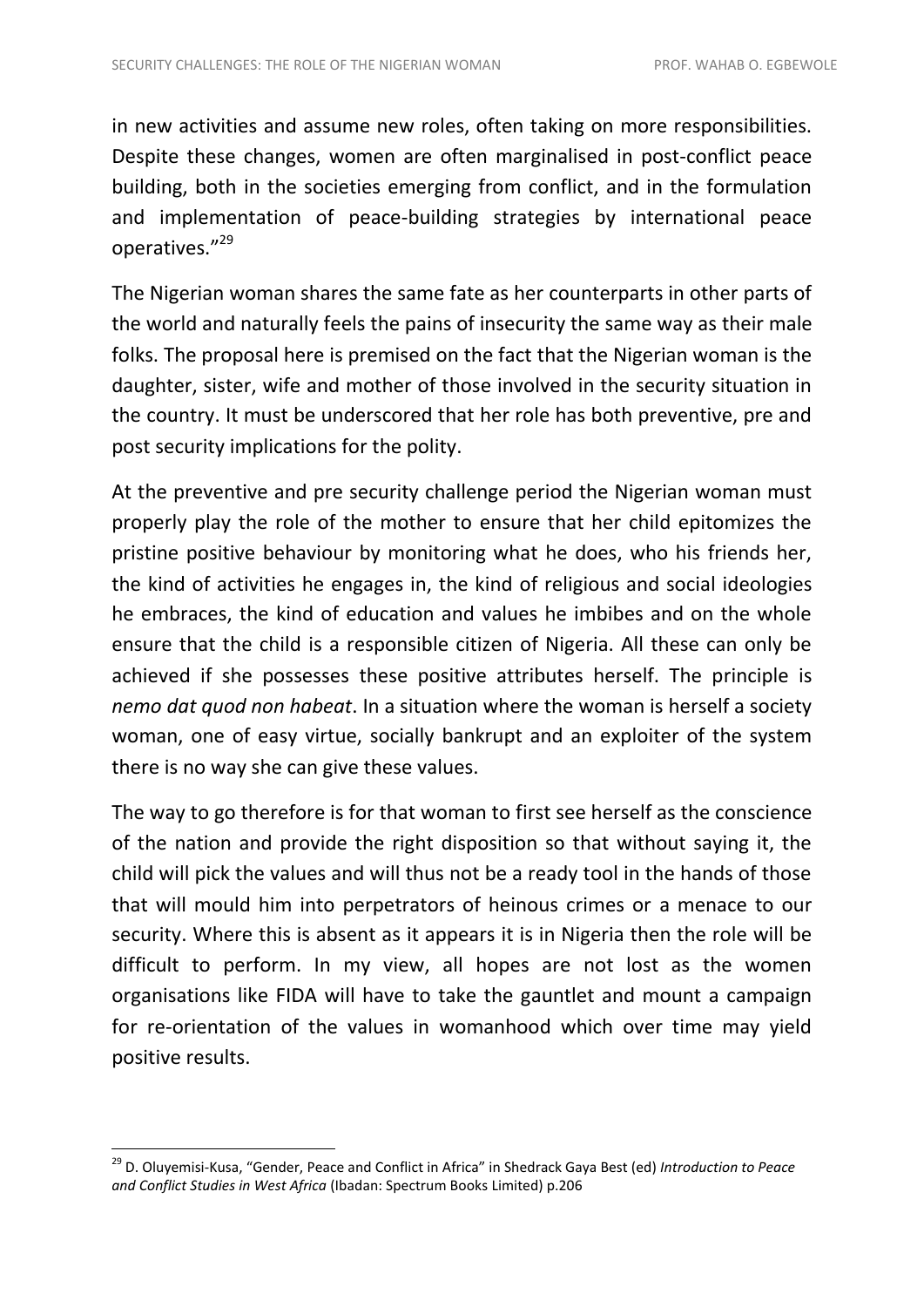During the period of crisis like we are in, the Nigerian woman must also redouble their efforts at personal and organisational levels and be ready to campaign for moral rejuvenation of the youths to let them see reason why they should desist. They must be involved at all levels: domestic, social, economic and political levels. The present disposition where the ones that are influential and/or in government pretend as if nothing is happening or they are not concerned is just like playing the ostrich. As we have been told earlier the womenfolk bear a great percentage of the brunt of insecurity. They must therefore loudly lend their voice to the cry for the stoppage of this carnage.

The rightness or otherwise of proposal for amnesty is an issue that the Nigerian woman must give proper and thorough consideration more from the pragmatic and practical perspective as against the present muffled voice and orchestration of political and religious sentiments. Whatever the Nigerian woman can do she must do to ensure that our land is once again secured as a peaceful and prosperous land.

The post security roles are also as demanding and it should be fashioned along all post conflict engagements where women are involved in peace-building missions. The present cry for affirmative action is not enough but rather how positively and effectively are we willing to deploy the opportunities that we presently have. As postulated by Sofola, that within the African aesthetic continuum, there is peace when all parts of the society operate in harmonious, complimentary manner.<sup>30</sup> This harmony is not achieved by fanning embers of discord at any level but rather by concerted efforts at ensuring that peace is achieved at all cost and by all means possible.

This peace building efforts must be encouraged and strengthened because studies have shown that women are especially vulnerable to low level violence during the early stages of post-conflict transition. Such fears have prevented women from engaging in economic activities and will naturally exacerbate the trauma suffered by women during the conflicts.

Women in post conflict are expected to provide care for orphaned or the abandoned children as a result of insecurity leading to conflicts. Strategy must

<sup>30</sup> Z. Sofola, "Women and Literature" in A. Odejide (ed) *Women and the Media in Nigeria* (Lagos: University of Lagos Press, 1996)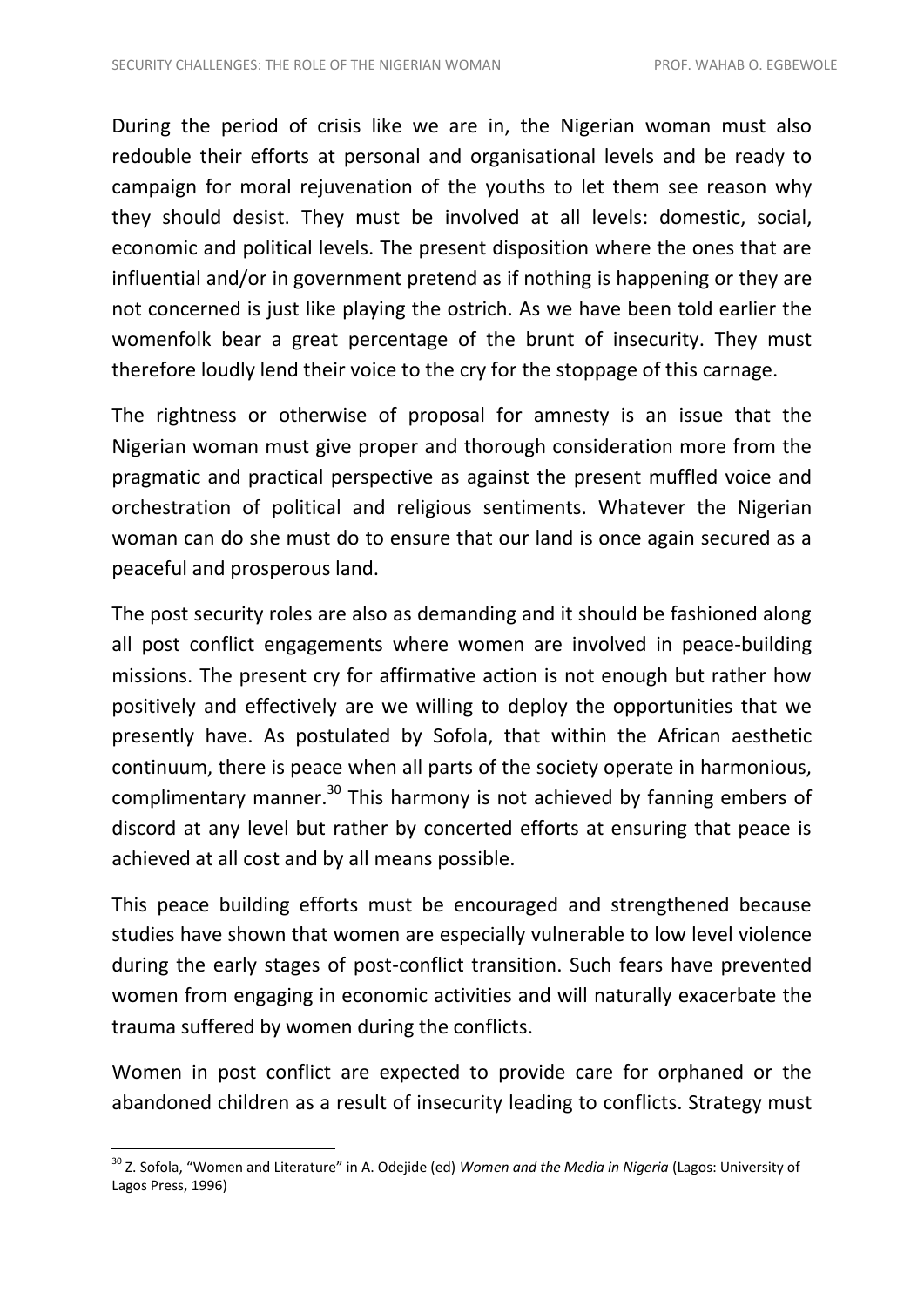thus be put in place to ensure that they are properly and adequately taken care of. The experience of the Nigerian civil war of 1967-1970 must be used to ensure that the innocent kids do not suffer in vain. Women must be involved in peace-making processes at the religious and community levels to secure a partnership in peace-building processes. The positive roles of women in other climes under the same circumstances may also assist the Nigerian woman in the determination of her own roles in these challenging times. $31$ 

## **CONCLUDING REMARKS**

**.** 

These are indeed challenging times in Nigeria and the Nigerian woman is definitely affected by the various acts of insecurity in our land. The womenfolk cannot feel unconcerned or be disconnected because they are on the spot. It is therefore a period for serious intellectual and pro-active engagements.

We have in this paper identified the issues of security and insecurity and their various causes with the twin concept of peace. The Nigerian woman was also conceptualised with the attendant difficulties of coming to terms with such a concept in the light of the varying pictures posed by the womenfolk in Nigeria. An attempt was also made at projecting the role of the Nigerian woman in the resolution of security challenges and the post-conflict engagements.

Is the Nigeria woman adequately positioned and equipped for the roles identified for her in the resolution of the security challenges presently afflicting us? I think not if the characterization of the woman as sketched in this paper is correct. Then, if not prepared, what should be done to re-position her for the daunting challenges? The answer is in the collaboration among women organisation to start capacity building and to put machinery in place to play the post-conflict roles having failed to discharge her duties to prevent the menace from happening in the first place then she cannot afford to fail a second time.

It is my hope that all hopes are not lost because the natural disposition of a woman is to create a conducive environment for dialogue, constructive engagement, effective communication, dispute resolution and indeed to build nations. Nigerian woman cannot act differently.

<sup>31</sup> *Women at the Peace Table: Making a Difference* Published by the United Nations Development Fund for Women (UNIFEM) available on lin[e http://www.unifem.undp.org/peacebook.html](http://www.unifem.undp.org/peacebook.html)